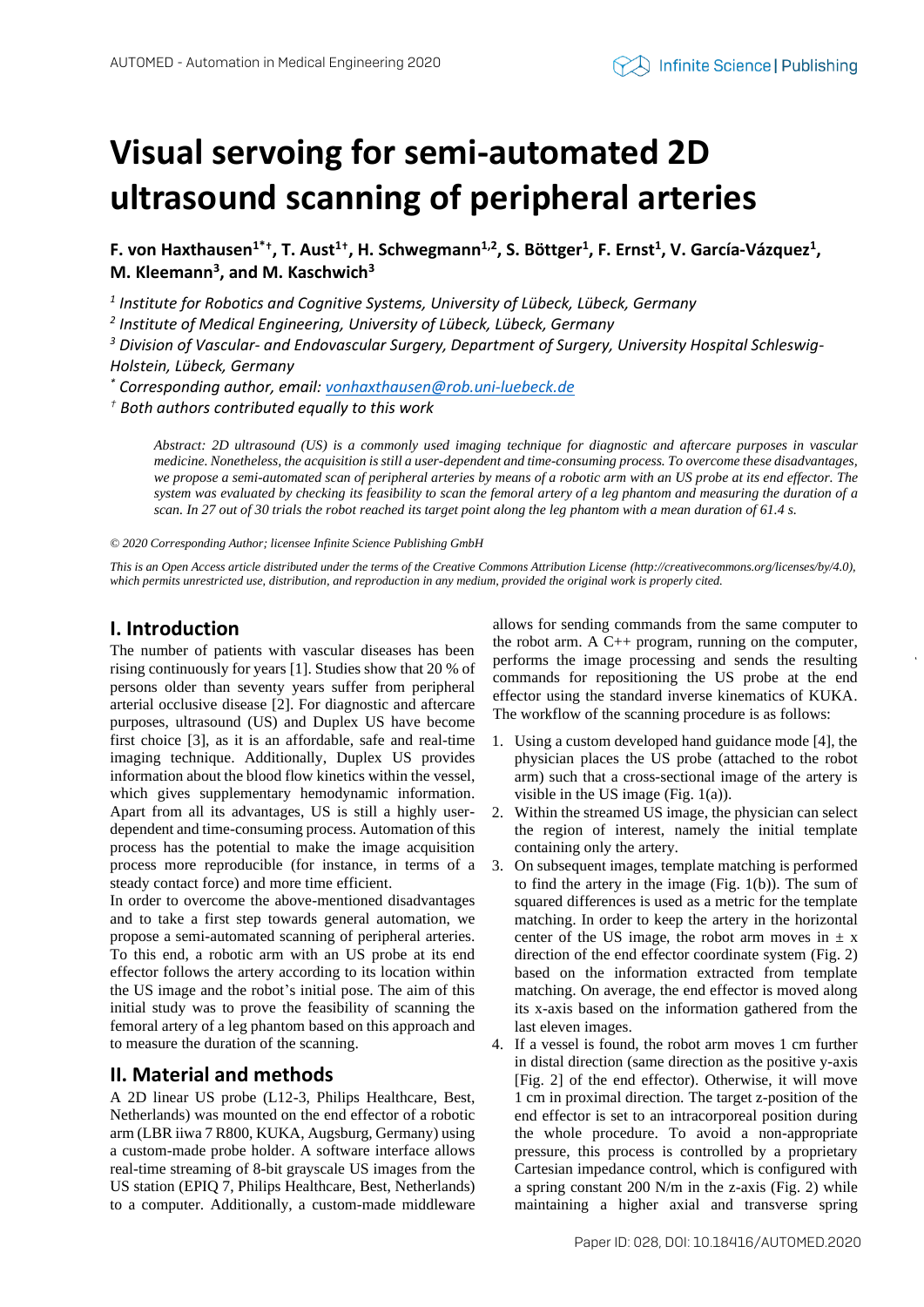constant of 500 N/m for accurate positioning. In addition, the maximum possible force in the z-axis was set to 6 N as a safety restriction.

5. Steps three and four are repeated until the robot arm has moved 15 cm along the y-axis of the end effector.



*Figure 1: (a) US image containing the femoral artery of the leg phantom. (b) Region of interest selected after template matching. This image patch is then used as the template for the next iteration.*

The feasibility of the system was evaluated by using a customized US leg phantom (HumanX, Wildau, Germany). US images were acquired with the following settings, which provided the best visibility of the phantom artery: Arterial vessels mode, R-1 mode, overall gain of -5 dB and manually selected depth of 5-7 cm. The workflow was performed 30 times. The leg phantom was placed ten times in its initial position, ten times rotated by roughly 30° and ten times rotated by roughly -30°, in both cases around the z-axis (Fig. 2). For additional evaluation purposes, the time needed to scan the 15 cm was measured.



*Figure 2: The world coordinate system (bottom left) and the end effector coordinate system after placing the US probe using the hand guidance mode for each rotation of the phantom. Note that the z-axes of both systems are always identical.* 

## **III. Results and discussion**

The mean time needed to realize the template matching process per US image was  $65 \pm 7$  ms (mean  $\pm$  standard deviation). In 27 out of 30 trials, the leg phantom was successfully scanned 15 cm along the artery. Fig. 3 illustrates one scan. In one trial, the robot reached the end of its workspace and thus could not finish the scanning. Additionally, in two trials the robot arm ran into a singularity, thus not finishing the scanning. The mean duration of the scans was  $64.3 \pm 19.2$  s,  $91.7 \pm 57.2$  s and  $31.4 \pm 2.5$  s for the initial position,  $30^{\circ}$  rotated and  $-30^{\circ}$ rotated, respectively. This corresponds to a mean tracking velocity of 2.3 mm/s, 1.6 mm/s and 4.8 mm/s, respectively.

This difference in duration of the scans is mainly due to changes in the configuration parameters (e.g. elbow-up, elbow-down) depending on the pose of the phantom.



*Figure 3: (a) The hand guidance mode allows to place the US probe on the leg phantom. (b)-(d) The robot arm moves along the leg, the artery center always in the horizontal center of the US image.*

In most cases, our approach was feasible, but it assumes that the leg always lays in the x-y plane of the world coordinate system (Fig. 2), the leg does not move during acquisition and there is no vessel bifurcation. Additionally, the applied pressure on the leg phantom depends on the target position of the end effector in z-axis. Therefore, having a different height of the patient table would lead to non-appropriate forces. These limitations can be solved by a spatial calibration of the end effector and the US probe. Future work will also focus on handling singularities.

# **IV. Conclusions**

This study showed that a semi-automated 2D US scanning of peripheral arteries using a robotic arm was feasible, with a mean duration of 61.4 s for all scans. This approach can potentially make the acquisition more reproducible. The work presented lays the groundwork for a more complex and autonomous system for ultrasound scanning of peripheral arteries.

### **AUTHOR'S STATEMENT**

Research funding: This study was partially supported by the German Federal Ministry of Education and Research (grant number 13GW0228) and the Ministry of Economic Affairs, Employment, Transport and Technology of Schleswig-Holstein

### **REFERENCES**

- [1] T. Vos *et al., Global, regional, and national incidence, prevalence, and years lived with disability for 310 diseases and injuries, 1990– 2015: a systematic analysis for the Global Burden of Disease Study 2015*, Lancet, vol. 388, pp. 1545–1602, 2016.
- [2] C. Diehm *et al.*, *High prevalence of peripheral arterial disease and co-morbidity in 6880 primary care patients: cross-sectional study*, Atherosclerosis, vol. 172, pp. 95–105, 2004.
- [3] H. Lawall, G. Huppert, and G. Rümenapf, *S3-Leitlinie zur Diagnostik, Therapie und Nachsorge der Peripheren Arteriellen Verschlusskrankheit,* Dtsch. Gesellschaft für Angiol. Gesellschaft für Gefäßmedizin, 2015.
- [4] I. Kuhlemann and F. Ernst, *A safety module for active joint limit avoidance and intuitive hand guidance of a robotic ultrasound*